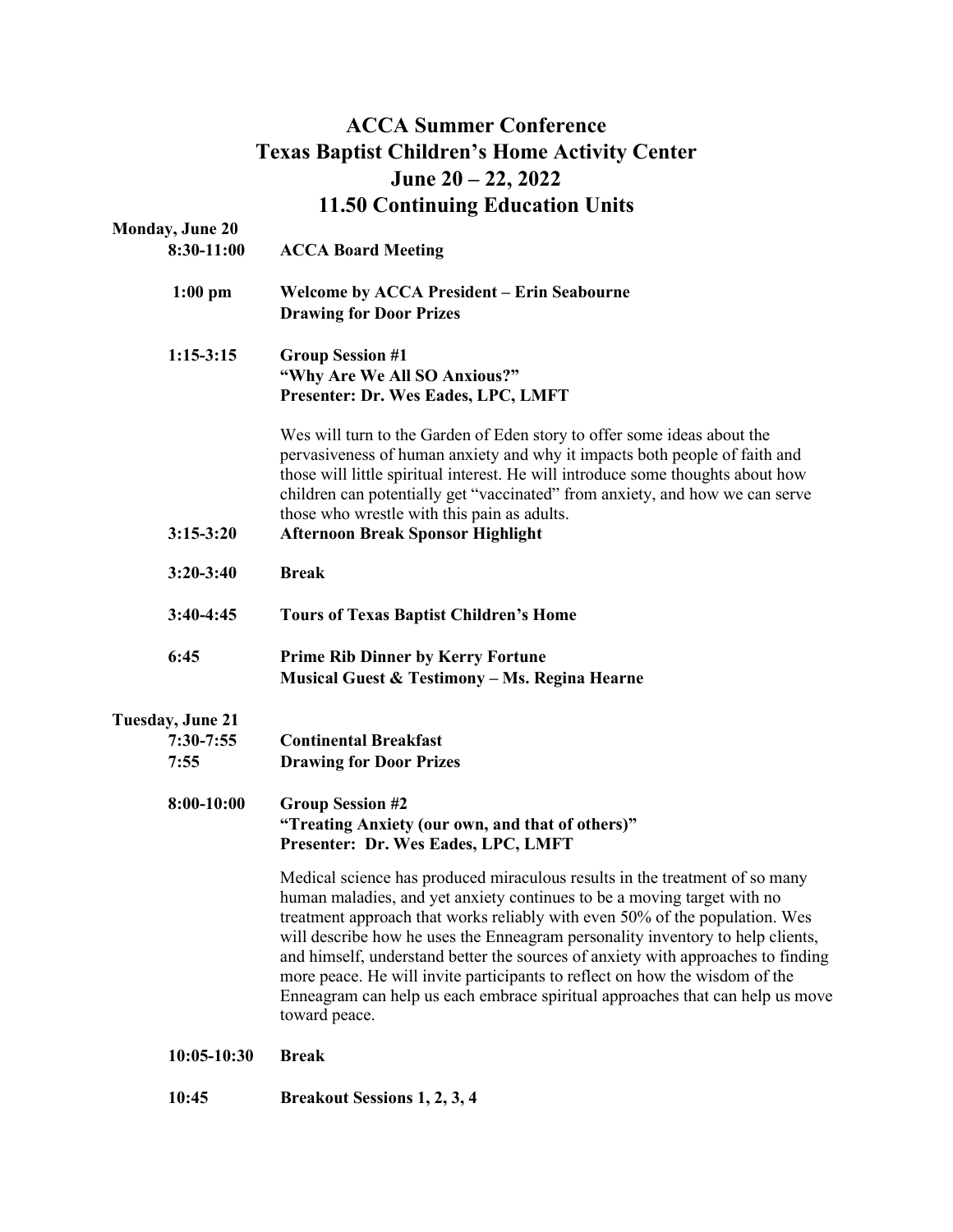### **Workshop 1 Making Meaningful Connections Presenters: Mike Chancellor, M.Div., LPC-S**

In the best of times, making meaningful connections is a challenge. Coming out of COVID has only heightened that challenge. Using "Atlas of the Heart," by Brene Brown as a guide, we will find resources and the challenges for "Making Meaningful Connections today."

#### **Workshop 2**

**And You, and You, and You, and You Were There (Attachment focused-EMDR case conceptualization and demo) (Morning session only) Presenters: Gabriela Mora, LPC and Erin VandeVanter, LPC-A, supervised by Dr. Mary Bennett, PhD, LPC-S, RPT-S**

Eye Movement Desensitization and Reprocessing was created by Francine Shapiro, PhD and is most researched and used for the treatment of PTSD. Our clients more often have trauma related with caregivers and attachment figures and Laurel Parnell has taken EMDR and focused on developmental repair with Attachment Focused-EMDR. This workshop will discuss this approach and the similarities to the Wizard of Oz and how it can benefit our clients. We will follow a case conceptualization and finish with a demonstration of "tapping in" attachment figures.

## **Workshop 3**

**Seeing Me: Understanding and Serving Diverse Clients**

## **Presenters: Just Pax Collective - Jon Eng and Lisa Jacob**

"You can't love me until you see me." Have you ever hit a cultural barrier with a client that you can't seem to overcome? Wanting to grow in your cultural competency? As DEI consultants and practitioners, Jon Eng and Lisa Jacob have equipped hundreds to better understand cultural and individual differences. Discover how you can be more equipped to navigate our changing world and serve your clients with intentional care, emotional intelligence, and cultural humility.

## **Workshop 4 The Power of Resilience**

#### **Presenter: Carol Urton**

Resilience is one of the most important skills for success in life. Without resilience, even the smallest setback can be traumatic for some. This workshop will explore why some people seem naturally resilient while others may struggle with bouncing back after facing difficulties in life or work. We will also look at nature vs. nurture and whether resilience is a skill that can be taught. How strong are you really? Let's find out!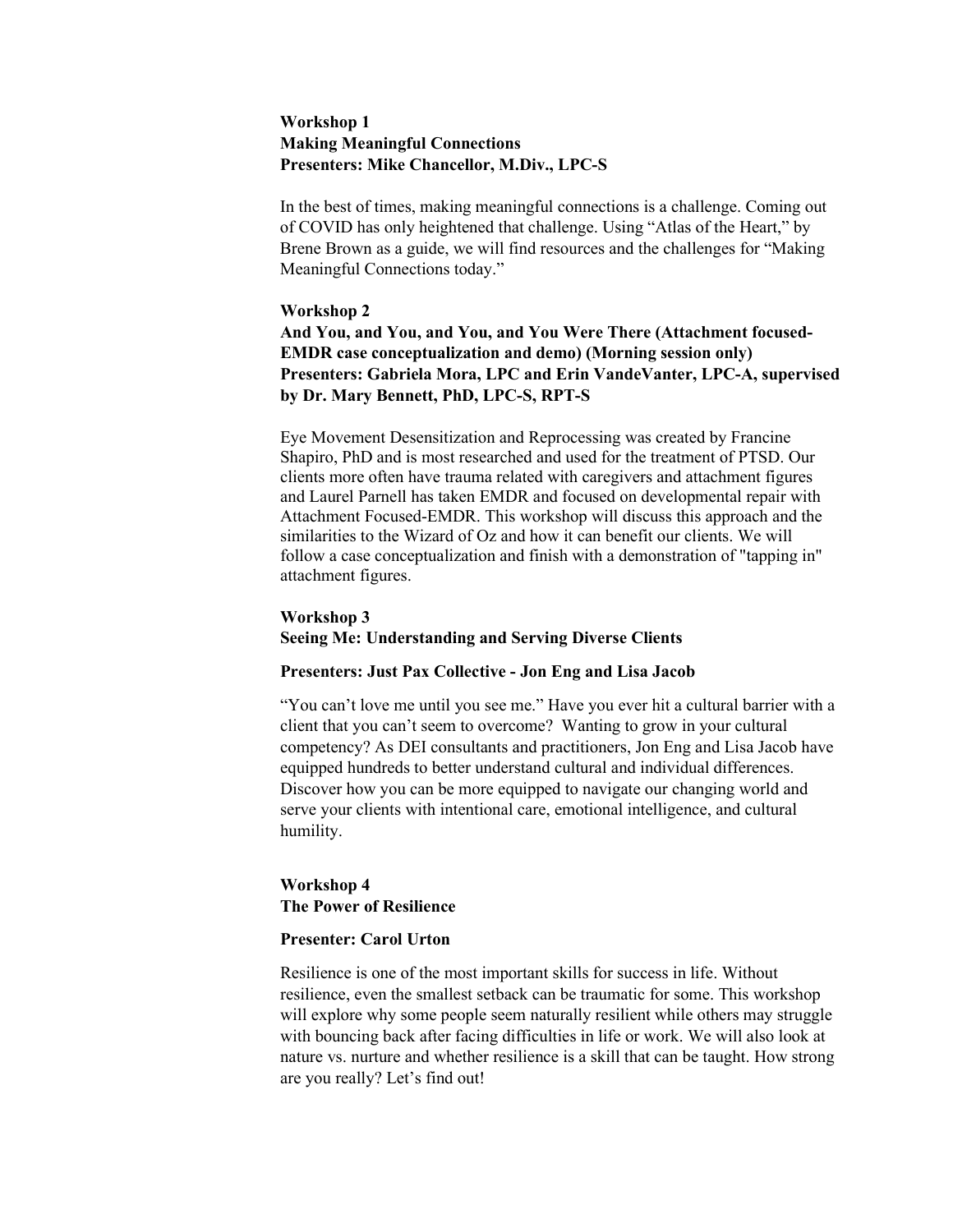| 11:45         | Break                                                                                            |  |  |
|---------------|--------------------------------------------------------------------------------------------------|--|--|
| 12 noon       | Lunch provided – Fajitas by La Margarita in gym<br><b>Afternoon Break Sponsor Highlight Here</b> |  |  |
| $1:15 - 2:15$ | Breakout Session #1, 2, 3, 4 or 5                                                                |  |  |
|               | Workshop 1                                                                                       |  |  |
|               | <b>Making Meaningful Connections</b>                                                             |  |  |
|               | <b>Michael Chancellor, MDiv., LPC-S</b>                                                          |  |  |
|               | <b>Repeat of Morning Workshop</b>                                                                |  |  |
|               |                                                                                                  |  |  |

# **Workshop 2 Getting to Ground Level (first afternoon session) Presenters: Gabriela Mora, LPC and Erin VandeVanter, LPC-A, supervised by Dr. Mary Bennett, PhD, LPC-S, RPT-S**

Sometimes when working with children and clients, you may ask yourself "are they listening to me?" People from hard places have learned many ways of coping with distress from trauma. What may look like ADHD or "spacing out," could really be forms of dissociation used as a way to escape. This workshop will discuss the symptoms, the possible reasons why, and ways to bring the child or client back into the room and back on the ground. This will be an interactive workshop with trying out different coping skills, making fidgets, and roleplaying.

# **Workshop 3 Seeing Me: Understanding and Serving Diverse Clients Presenters: Just Pax Collective - Jon Eng and Lisa Jacob Repeat of Morning Workshop**

**Workshop 4 The Power of Resilience Presenter: Carol Urton Repeat of Morning Workshop**

**Workshop 5 Positivity Under Pressure Presenter: Kevin Karschnik**

Today we are handling greater workloads and balancing the demands of career and family. The ability to stay positive, manage our emotions, and work under pressure are key to success in the workplace. In this keynote presentation, Kevin will share stories and show you how to develop a growth mindset, gain optimism, and reduce stress while maintaining a positive mindset. You will walk away with information and strategies you can apply immediately, including understanding your core values, learning happy habits, and overcoming a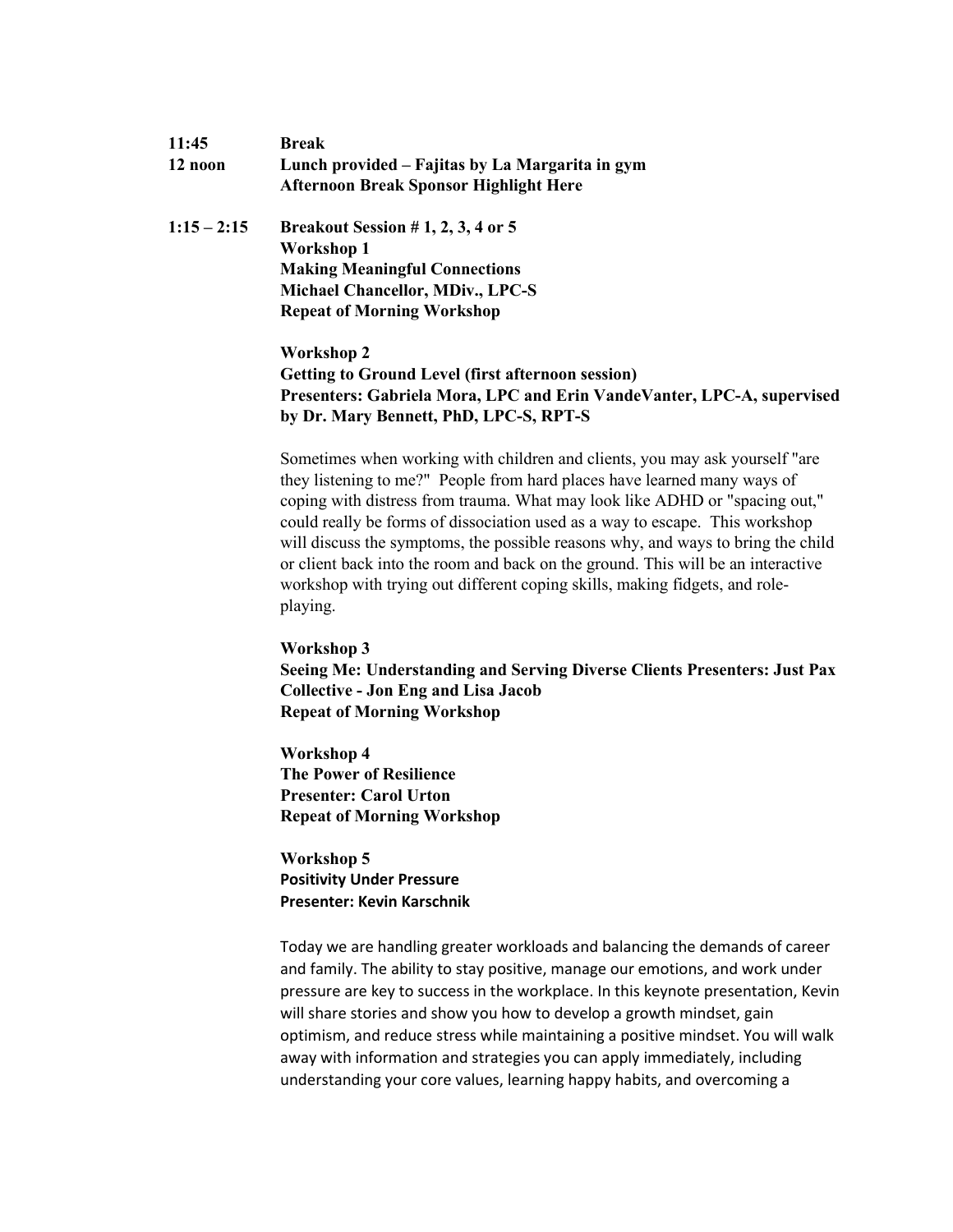negativity bias, so we can be more productive and less stressed at work and home.

**2:30 – 3:30 Breakout Session #1, 2, 3, 4 or 5 Workshop 1 Making Meaningful Connections Presenter: Michael Chancellor, M.Div., MA, LPC-S** 

> **Workshop 2 Reflective Responding (second afternoon session) Presenters: Gabriela Mora, M.Ed., LPC and Erin VandeVanter, LPC-A, supervised by Dr. Mary Bennett, PhD, LPC-S, RPT-S**

We all know how to listen with our ears, but have you ever left difficult meetings with co-workers, case management meetings with clients or conversations with your kiddos feeling misunderstood? Reflective listening is a skill that not only hears the other person but understands the other person through their own experience and perspective. Reflective listening allows us to step into the shoes of the other person to understand what they are saying through not only their words, but their thoughts, experiences, and feelings. Reflective responding then allows us to be fully present with the other person as they process, and problem solve. This process allows the other person to feel heard and fully understood. It helps the other person better understand their experience, and then process through that experience. It also, helps the other person achieve their desired outcomes. Finally, it helps grow the relationship between the two people in the process.

**Workshop 3 Seeing Me: Understanding and Serving Diverse Clients Presenters: Just Pax Collective - Jon Eng and Lisa Jacob** 

**Workshop 4 The Power of Resilience Presenter: Carol Urton**

**Workshop 5 Positivity Under Pressure Presenter: Kevin Karschnik**

- **3:30 Break**
- **4:00 – 5:30 Panel Discussions (Two Groups: Campus Life & Family Care)**

**Dinner on your own**

#### **Wednesday, June 22**

| $7:30-7:55$ | <b>Continental Breakfast</b>  |
|-------------|-------------------------------|
| 7:55        | <b>Drawing for Door Prize</b> |